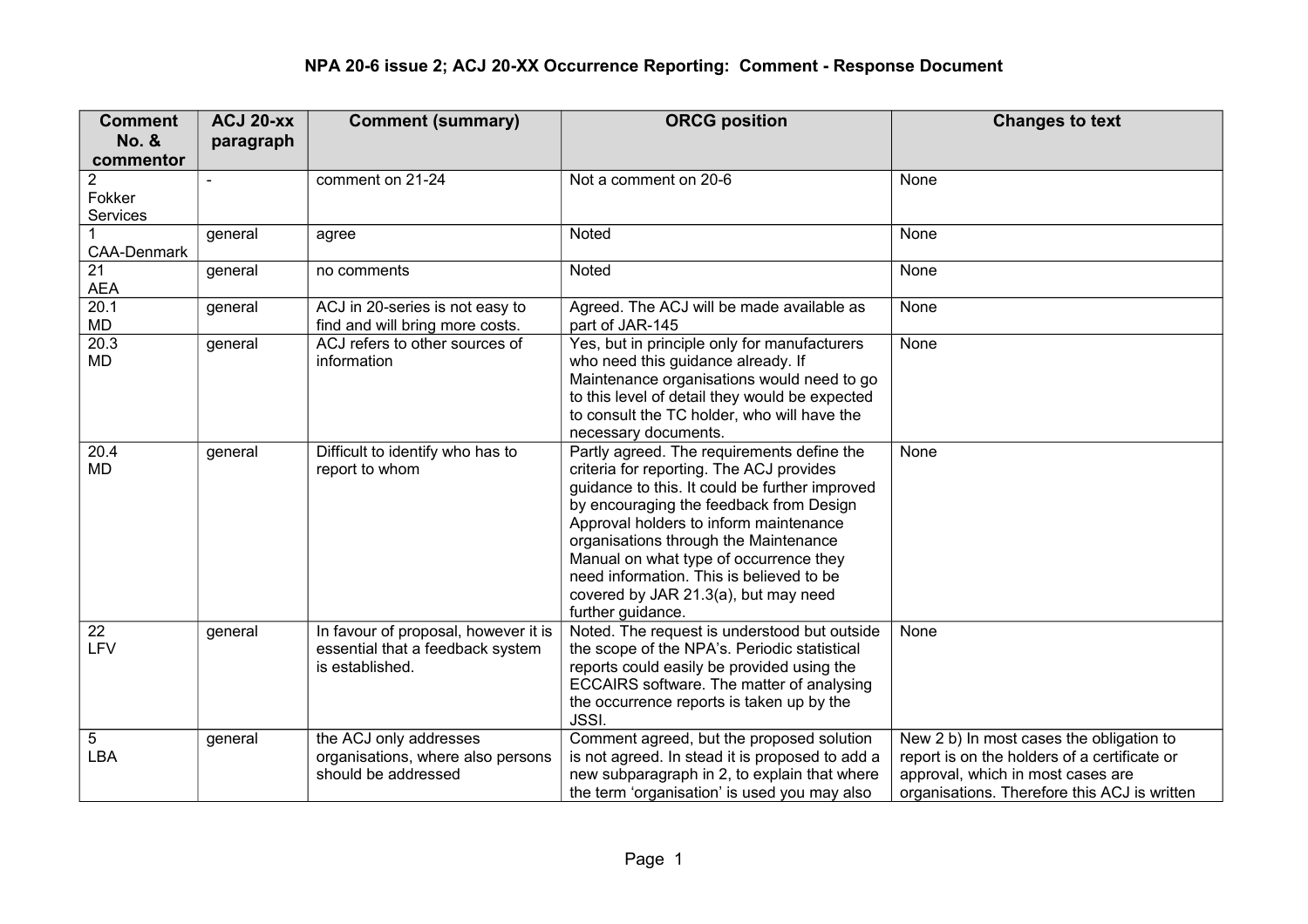| <b>Comment</b>        | <b>ACJ 20-xx</b> | <b>Comment (summary)</b>                                                                                                                              | <b>ORCG position</b>                                                                                                                                                                                                                                    | <b>Changes to text</b>                                                                                                                                                                                                                                          |
|-----------------------|------------------|-------------------------------------------------------------------------------------------------------------------------------------------------------|---------------------------------------------------------------------------------------------------------------------------------------------------------------------------------------------------------------------------------------------------------|-----------------------------------------------------------------------------------------------------------------------------------------------------------------------------------------------------------------------------------------------------------------|
| <b>No. &amp;</b>      | paragraph        |                                                                                                                                                       |                                                                                                                                                                                                                                                         |                                                                                                                                                                                                                                                                 |
| commentor             |                  |                                                                                                                                                       |                                                                                                                                                                                                                                                         |                                                                                                                                                                                                                                                                 |
|                       |                  |                                                                                                                                                       | read 'person'.                                                                                                                                                                                                                                          | under that assumption. However in some<br>cases they may be single persons. Also<br>some reporting requirements are directed to<br>persons.<br>In order not to complicate the text, only the<br>term 'organisation' is used, but persons are<br>also addressed. |
| OD <sub>1</sub>       | general          | there is no mention of feedback                                                                                                                       | Noted. The request is understood but outside                                                                                                                                                                                                            | None                                                                                                                                                                                                                                                            |
|                       |                  | system                                                                                                                                                | the scope of the NPA's. This matter is taken<br>up by the JSSI                                                                                                                                                                                          |                                                                                                                                                                                                                                                                 |
| OD <sub>6</sub>       | general          | see also NPA-OPS-15                                                                                                                                   | Agreed; need to check the ACJ against the<br>latest amendment of JAR-OPS-1 (and 3) for<br>compatibility.                                                                                                                                                |                                                                                                                                                                                                                                                                 |
| 6<br>LBA              | 6.c.i            | Delete 'by the reporter'                                                                                                                              | Agreed, also for internal consistency in the<br>ACJ.                                                                                                                                                                                                    | 6.c) i) Where an occurrence is judged by the-<br>reporter to have resulted                                                                                                                                                                                      |
| 11<br>LBA             | 7.a              | add an additional item: 'actions<br>taken'                                                                                                            | Not agreed. This will not be applicable for the<br>bulk of the reports coming from the<br>operators, so it does not qualify as<br>information that should 'at least' be included.<br>Moreover it is mentioned already in ACJ<br>20.xx paragraph 4.a)v). | None                                                                                                                                                                                                                                                            |
| $\overline{7}$<br>LBA | 7.a.ii           | add approval reference                                                                                                                                | Agreed                                                                                                                                                                                                                                                  | add new 7.a) ii) 'approval reference if<br>relevant'                                                                                                                                                                                                            |
| 8<br>LBA              | 9.b.iv           | editorial                                                                                                                                             | Agreed                                                                                                                                                                                                                                                  | 9.b)iv) Joint Parts Approval                                                                                                                                                                                                                                    |
| 3<br>CAA-UK           | 10.a             | disagrees with the statement that<br>the authority does not need to<br>receive the same reports from a<br>design organisation as from an<br>operator. | Gist of the comment agreed; the current text<br>appears to be misunderstood and could<br>therefore be improved                                                                                                                                          | 'For example the authority does will not need-<br>to receive the same kind of reports from a<br>design organisation as from an operator. That-<br>is because operators are a primary source of<br>occurrence information and designers                          |
| 23<br>CC              | 10.a             | disagrees with the statement that<br>the authority does not need to<br>receive the same reports from a<br>design organisation as from an<br>operator. |                                                                                                                                                                                                                                                         | normally are not.' This is a reflection of the<br>different perspectives of the organisations<br>based on their activities.                                                                                                                                     |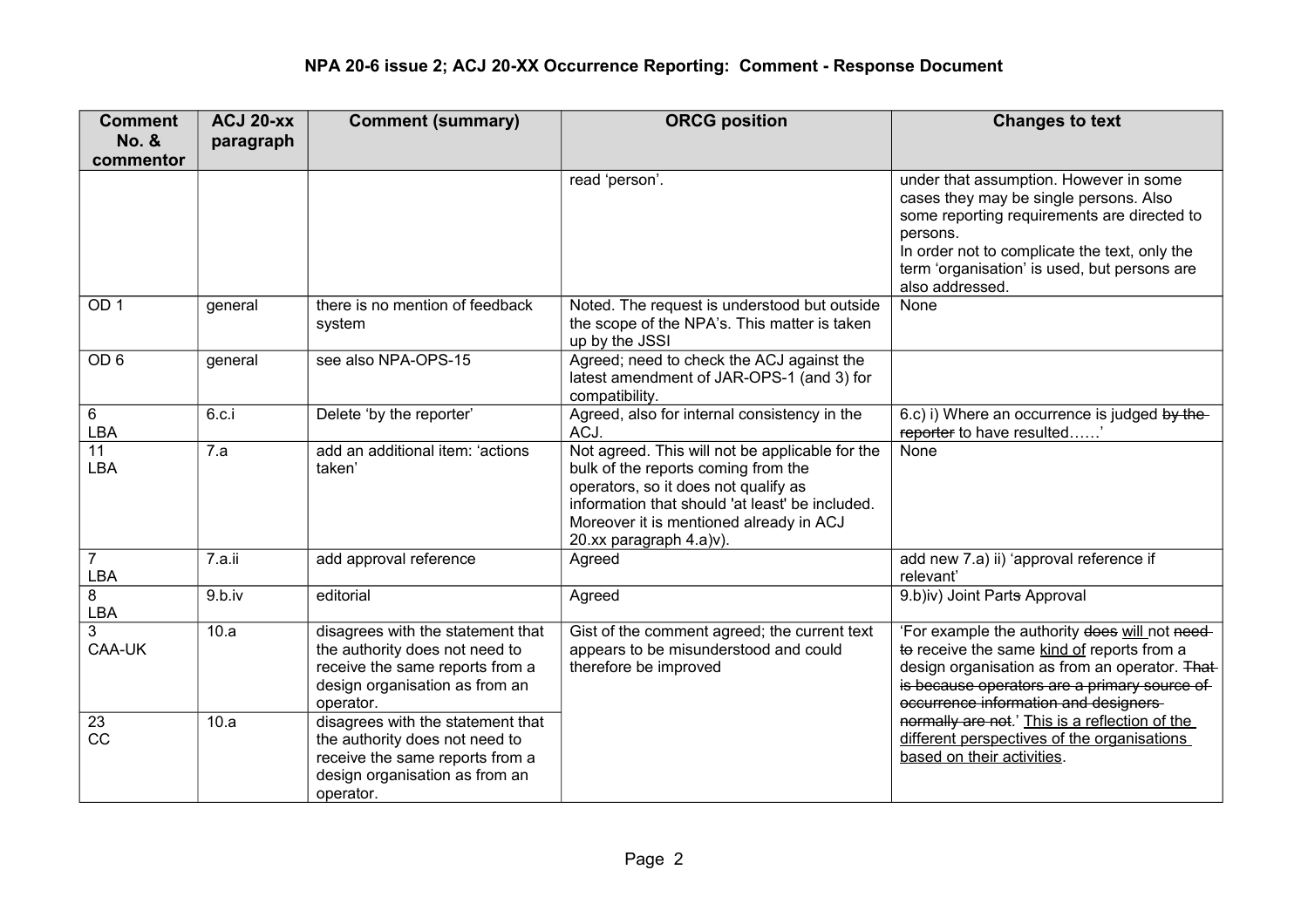## **NPA 20-6 issue 2; ACJ 20-XX Occurrence Reporting: Comment - Response Document**

| <b>Comment</b>         | <b>ACJ 20-xx</b>  | <b>Comment (summary)</b>                                                                 | <b>ORCG position</b>                                                                                                                                                                                                                                                                                                                                                                                                                                                      | <b>Changes to text</b>                                                                                                                                                                                                                                                                                                                                                                                                                                                                                                                                                |
|------------------------|-------------------|------------------------------------------------------------------------------------------|---------------------------------------------------------------------------------------------------------------------------------------------------------------------------------------------------------------------------------------------------------------------------------------------------------------------------------------------------------------------------------------------------------------------------------------------------------------------------|-----------------------------------------------------------------------------------------------------------------------------------------------------------------------------------------------------------------------------------------------------------------------------------------------------------------------------------------------------------------------------------------------------------------------------------------------------------------------------------------------------------------------------------------------------------------------|
| No. &                  | paragraph         |                                                                                          |                                                                                                                                                                                                                                                                                                                                                                                                                                                                           |                                                                                                                                                                                                                                                                                                                                                                                                                                                                                                                                                                       |
| commentor<br>12        | 10.a figure 1     | graphic as per working paper 14.2                                                        | Not agreed. Graphic is too complex                                                                                                                                                                                                                                                                                                                                                                                                                                        | None                                                                                                                                                                                                                                                                                                                                                                                                                                                                                                                                                                  |
| <b>LBA</b>             |                   | should remain                                                                            |                                                                                                                                                                                                                                                                                                                                                                                                                                                                           |                                                                                                                                                                                                                                                                                                                                                                                                                                                                                                                                                                       |
| 4<br>CAA-UK            | 10.b, $c$ and $d$ | editorial                                                                                | Agreed                                                                                                                                                                                                                                                                                                                                                                                                                                                                    | b) 'to provide guidance of for those<br>persons'<br>c) 'designers will normally perform some<br>kind of analysis'<br>d) to an unsafe condition, should a report<br>should be made'                                                                                                                                                                                                                                                                                                                                                                                    |
| 9<br>LBA               | 10.g.             | ACJ gives too much room for<br>interpretation on which<br>occurrences should be reported | Not agreed. The reporting criteria are given in<br>the relevant requirements and are repeated<br>in the ACJ. There is intentionally room for<br>judgement (see ACJ 20-xx paragraph 10).<br>See also response to comment No. 10 below.                                                                                                                                                                                                                                     | None                                                                                                                                                                                                                                                                                                                                                                                                                                                                                                                                                                  |
| 20.2<br><b>MD</b>      | 10.g              | ACJ is too detailed and all<br>encompassing                                              | Not agreed. The ACJ is not a compulsory list.<br>It is intended to provide guidance for<br>organisations to establish their own<br>customised list. Therefore they can<br>determine the level of detail themselves. This<br>may not be clear enough in the ACJ and<br>therefore the explanation on how the list<br>should be used in the ACJ will be improved<br>and could be further explained in Temporary<br>Guidance if deemed necessary by the MD                    | New first sentence in 10.g:<br>'The following is a generic list. Not all<br>examples are applicable to each reporting<br>organisation. In addition, some organisations<br>may prefer a less detailed list. Therefore<br>each organisation should define and agree<br>with the Authority a specific list of reportable<br>occurrences or a list of more generic criteria,<br>tailored to its activity and scope of work (see<br>also 10.e above). In establishing that<br>customised list, the organisation should take<br>into account the following considerations.' |
| 10 <sup>°</sup><br>LBA | 10.g              | indicate which organisation has to<br>report a certain type of occurrence                | Not agreed. This is already clearly stipulated<br>in the requirements. The whole purpose of<br>the ACJ to be applicable to all kinds of<br>organisations is to encourage a common<br>culture of reporting. It will be beneficial if you<br>broaden your view on aviation safety, to<br>know which problems can occur in other<br>areas. Moreover, it is not always very clear<br>who has to report a certain occurrence. In<br>those cases it is better to receive double | None                                                                                                                                                                                                                                                                                                                                                                                                                                                                                                                                                                  |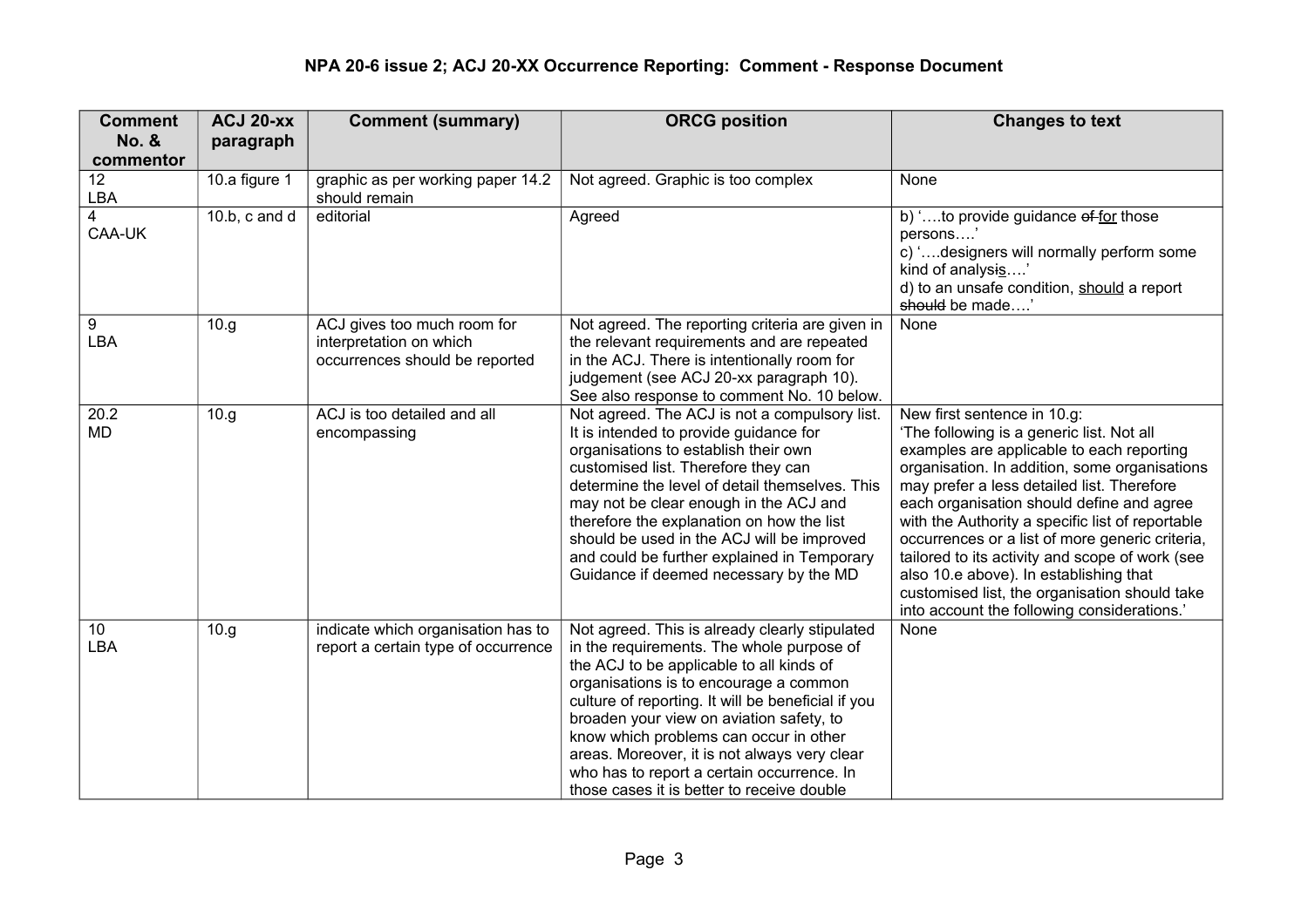## **NPA 20-6 issue 2; ACJ 20-XX Occurrence Reporting: Comment - Response Document**

| <b>Comment</b>   | <b>ACJ 20-XX</b> | <b>Comment (summary)</b>                                 | <b>ORCG position</b>                                                                            | <b>Changes to text</b>                            |
|------------------|------------------|----------------------------------------------------------|-------------------------------------------------------------------------------------------------|---------------------------------------------------|
| <b>No. &amp;</b> | paragraph        |                                                          |                                                                                                 |                                                   |
| commentor        |                  |                                                          |                                                                                                 |                                                   |
|                  |                  |                                                          | reports in stead of no report at all.                                                           |                                                   |
| 13               | 10.g             | Distinction should be made                               | Not agreed. The criteria for reporting are                                                      | None                                              |
| <b>LBA</b>       |                  | between maintenance and                                  | stipulated in the relevant requirements (JAR-                                                   |                                                   |
|                  |                  | operations: examples should be in                        | OPS 1.420(b)(2) and JAR 145.60(a)(new)).                                                        |                                                   |
|                  |                  | separate lists as per the different                      | Operators/commanders have to report in                                                          |                                                   |
|                  |                  | responsibilities for reporting                           | relation to operations and JAR-145                                                              |                                                   |
|                  |                  | divided by type of occurrence and                        | organisations report only those conditions                                                      |                                                   |
| 14               |                  | time of occurrence                                       | they have identified.                                                                           | None                                              |
| LBA              | 10.e             | Need to specify where the<br>customised list needs to go | Not agreed. It is up to the approval holder to<br>determine where to keep such list. In 10.e it |                                                   |
|                  |                  |                                                          | is suggested to be included in the                                                              |                                                   |
|                  |                  |                                                          | organisation's manuals.                                                                         |                                                   |
| 15               | 10.g             | need to clarify where list of                            | The first remark is not understood and the                                                      | None                                              |
| <b>LBA</b>       |                  | reportable occurrences is                                | second is already addressed in ACJ 20.xx                                                        |                                                   |
|                  |                  | established and relation with                            | paragraph 10.g.II.B. under item 15. The list                                                    |                                                   |
|                  |                  | Annex 1 needs explanation.                               | can be customised and Annexes may be                                                            |                                                   |
|                  |                  |                                                          | added if so desired.                                                                            |                                                   |
| OD <sub>5</sub>  | 10.g.            | Add misloading of fuel                                   | Is addressed by IV.B.2)                                                                         | None                                              |
| OD <sub>3</sub>  | 10.g I.A         | what about poor meteorological<br>forecasting            | Is addressed by IV.A.1)                                                                         | None                                              |
| OD <sub>2</sub>  | 10.g I.A.8       | This would include turbulence, is                        | Yes, it is intended to include turbulence                                                       | None                                              |
|                  |                  | that the intention                                       | ("from any cause")                                                                              |                                                   |
| OD <sub>4</sub>  | 10.g IV.B        | Add de-icing procedures                                  | Agreed                                                                                          | Add a new item under IV.B:                        |
|                  |                  |                                                          |                                                                                                 | 3.) unsatisfactory ground de-icing / anti-icing   |
| 18               | 10.g Annex 1     | reinstate the failure of flight                          | 'failure of flight recorders' has been deleted                                                  | None                                              |
| <b>LBA</b>       |                  | recorders.                                               | because it does not comply with the criterion                                                   |                                                   |
|                  |                  |                                                          | for reporting as stipulated in the requirement:                                                 |                                                   |
|                  |                  |                                                          | endangered or could endanger the safety of<br>operation.                                        |                                                   |
|                  |                  |                                                          | This information could be found elsewhere.                                                      |                                                   |
| 19               | 10.g II and III  | review Annex 1 and section III in                        | Not agreed. Commentor has not understood                                                        | 10.g) after second paragraph:                     |
| <b>FOCA</b>      |                  | its entirety as some items do not                        | the intent, as explained in paragraph 10,                                                       | A lot of the qualifying adjectives like           |
|                  |                  | constitute a flight hazard                               | however the explanation could be improved.                                                      | 'significant' have been deleted from the list. In |
|                  |                  |                                                          | Commentor has also not understood the                                                           | stead it is expected that all examples are        |
|                  |                  |                                                          | structure of the list; II.B. contains a list a                                                  | qualified by the reporter using the general       |